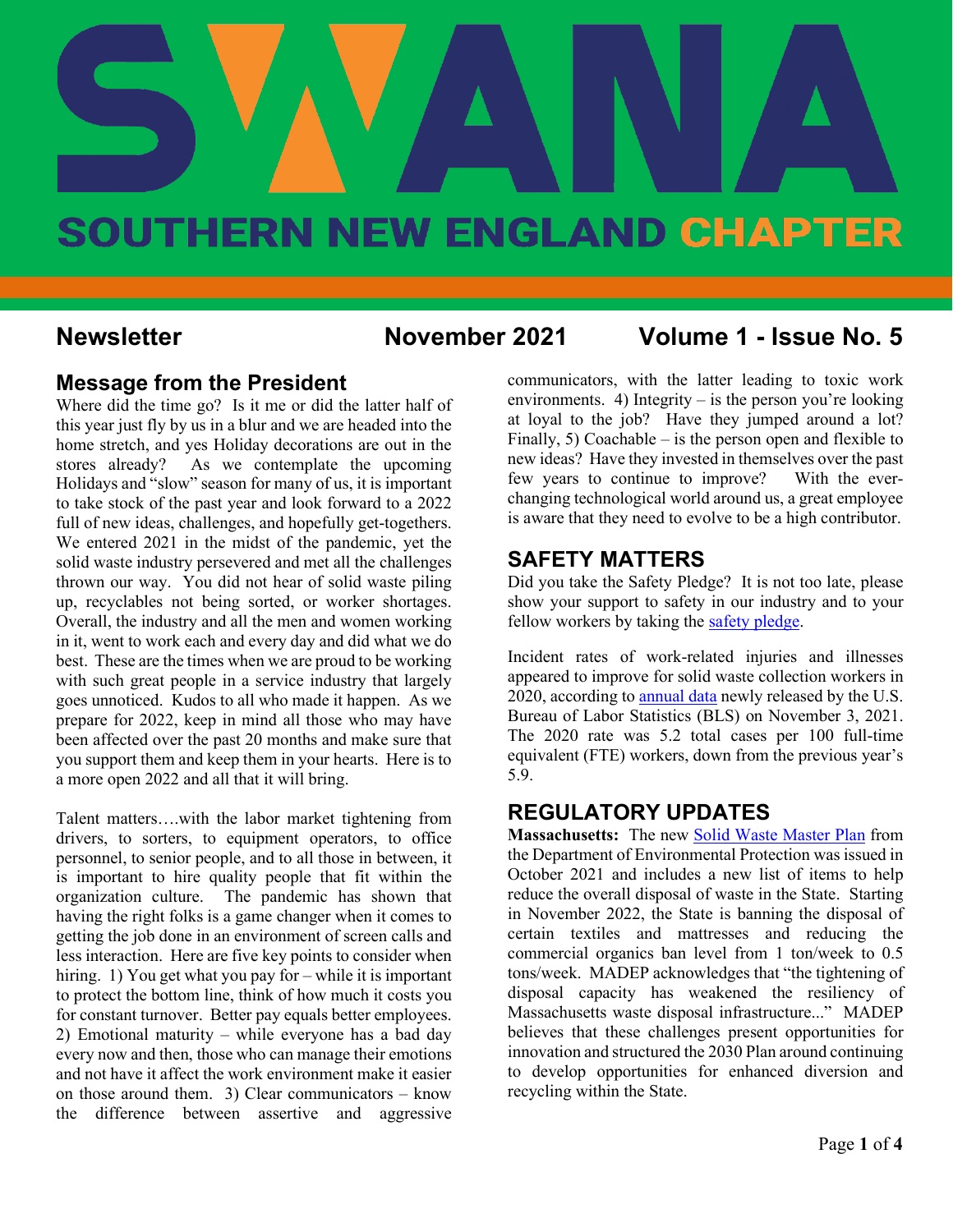**PFAS Roadmap:** On October 18, 2021, the United States Environmental Protection Agency (EPA) released a ["Strategic Roadmap" to address growing](https://www.epa.gov/system/files/documents/2021-10/pfas-roadmap_final-508.pdf)  [concerns associated with PFAS.](https://www.epa.gov/system/files/documents/2021-10/pfas-roadmap_final-508.pdf) Since then, the U.S. Senate has held a [hearing](https://www.epw.senate.gov/public/index.cfm/hearings?ID=A426A1B2-B066-4128-86A1-08578A1FBC34) on the federal response to PFAS and EPA has [announced](https://www.eenews.net/articles/epa-eyes-new-rules-for-pfas-in-waste/) it will address PFAS contamination under RCRA per a petition from the governor of New Mexico.

# **TRAINING OPPORTUNITIES**

On October 7, 2021 the SNE SWANA Chapter hosted an e-session titled "Encapsulation of PFAS from Landfill Leachate" presented by Paul Ruehl of LafargeHolcim. Thank you to Brown & Caldwell for sponsoring the event, which was well attended by over 50 participants. The presentation was recorded and is available on the SNE SWANA webpage.

Are you interested in a topic and wish someone could present? Let us know and we will work hard to put together a session diving into the details.

### **UPCOMING EVENTS**

- EBC Rhode Island Leadership Webinar: Briefing by the RIDEM Office Chiefs – November 19, 2021, [register here](https://ebcne.org/event/ebc-rhode-island-leadership-webinar-briefing-by-the-ridem-office-chiefs/)
- EBC Solid Waste Management Webinar: MassDEP Regional Solid Waste Section Chiefs – November 30, 2021, [register here](https://ebcne.org/event/ebc-solid-waste-management-webinar-massdep-regional-solid-waste-section-chiefs/)
- SNE SWANA Annual Business Meeting, December 8, 2021 – 12-2 pm. Email [info@sneswana.org](mailto:info@sneswana.org) for more information and if you wish to attend.
- SWANA NY Chapter Free Webinar: Past, Present, and Future Solid Waste Challenges – December 7, 2021 – 12:30-5pm - Zoom Meeting <https://us06web.zoom.us/j/89429380966> - Meeting ID: 894 2938 0966
- 2021 SNE SWANA Annual Business Meeting December  $8<sup>th</sup>$ , 2021 – email [info@sneswana.org](mailto:info@sneswana.org) for more information

### **WHATS IN THE NEWS?**

The Northeast Recycling Council published its 10<sup>th</sup> quarterly report on the market value of commodities from MRFs in the Northeast. The

report covers the period July-September 2021 and shows that values were up significantly from the prior quarter. The report and more information can be found [here.](https://nerc.org/)

- The State of Oregon passed new landfill methane [emission standards](https://www.oregon.gov/deq/EQCdocs/100121_I_LandfillMethane.pdf#page=56) which could become a model for other states to follow in limiting the emissions from landfills. The new rules include provisions that go beyond the current Federal regulations and will impact many facilities previously not subject. While this is not in our area, it is expected that other states will continue to monitor these activities and begin to implement similar measures in our area.
- Covanta received shareholder approval for its pending sale to EQT Infrastructure. It is expected that the deal will close by year end, with Covanta becoming a privately held company.
- Waste Connections announced its acquisition of E.L. Harvey & Sons, one of the largest family-run solid waste companies in our Region. E.L. Harvey was founded in 1911 and has been a leader in the solid waste arena in New England for decades. This acquisition expands Waste Connections' position in the southern New England market, following its move into Rhode Island in the past few years.
- Casella Waste Systems, Inc., a regional vertically integrated solid waste, recycling and resource management services company, announced that it acquired Willimantic Waste Paper Co., Inc. on July 26, 2021. Willimantic provides residential, commercial and roll-off collection services in eastern Connecticut and serves over 30,000 customers. In addition, Willimantic operates a rail-served construction & demolition processing and waste transfer facility, a waste transfer station, a single stream recycling facility, and several other recycling operations.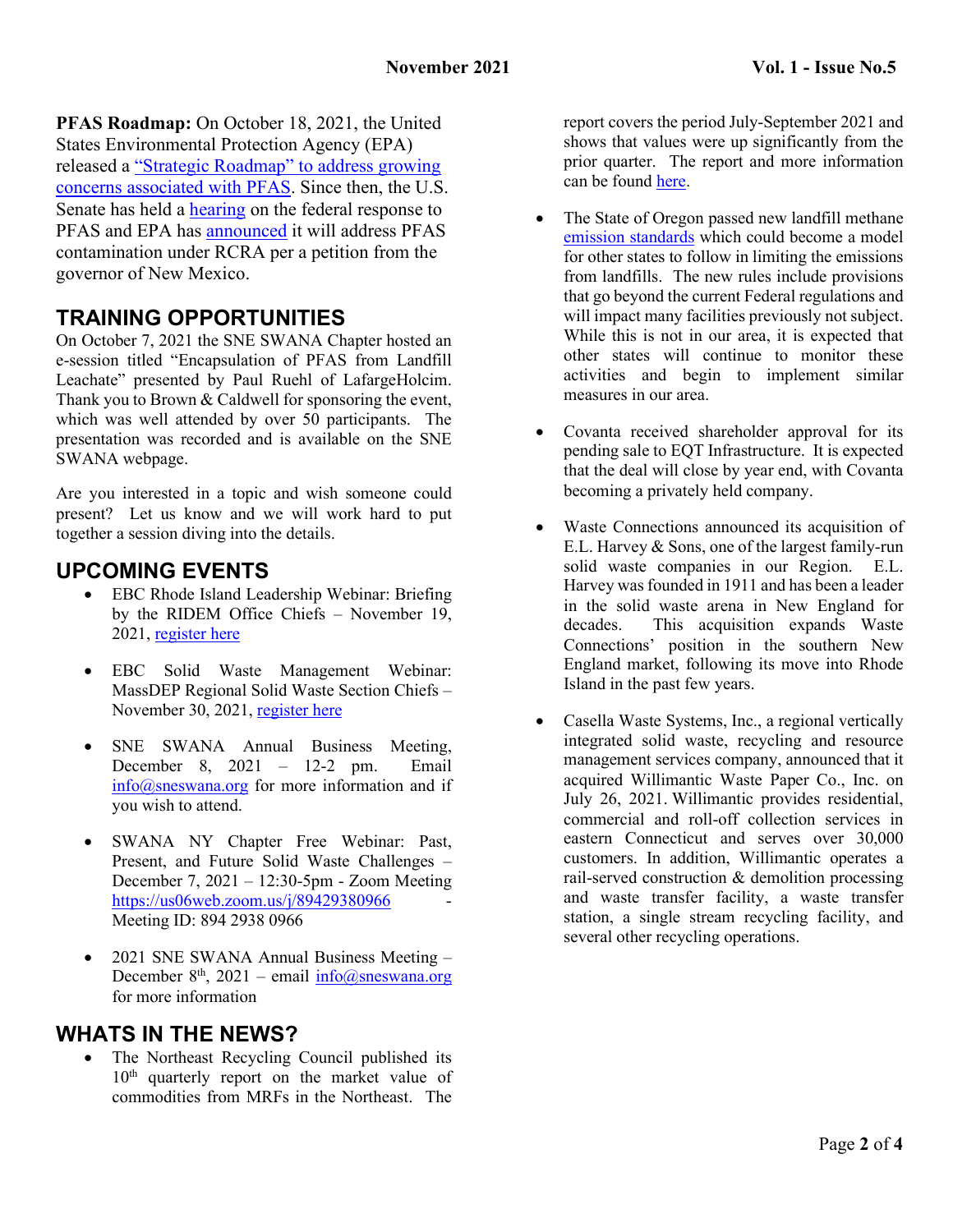# **Chapter Officers and Board of Directors**

# *Officers*

**Brian N. Card, P.E. President** WIN-Waste Solutions

**Lindsey Welcome, P.E. Secretary** Brown & Caldwell

**Ron St. Michel, P.E. Vice President** Sanborn, Head & Associates, Inc.

**Inga Lermontov-Hoit Treasurer**

RI Resource Recovery Corporation

Town of Bourne

**Phil Goddard Past President**

# *Board Directors*

Barry Van Laarhoven, P.E. Region 8 Director Civil & Environmental Consultants

**Katie Scott** Director Brown & Caldwell

**Joseph Brennan** YP Director RI Resource Recovery Corporation

**Amy Knight, P.E.** Director Civil & Environmental Consultants

**Jackie Caceci, P.E.** CT Director Tighe & Bond

**Greg McCarron, P.E.** Director SCS Engineers

**Scott Alfonse** Director Greater New Bedford Refuse District